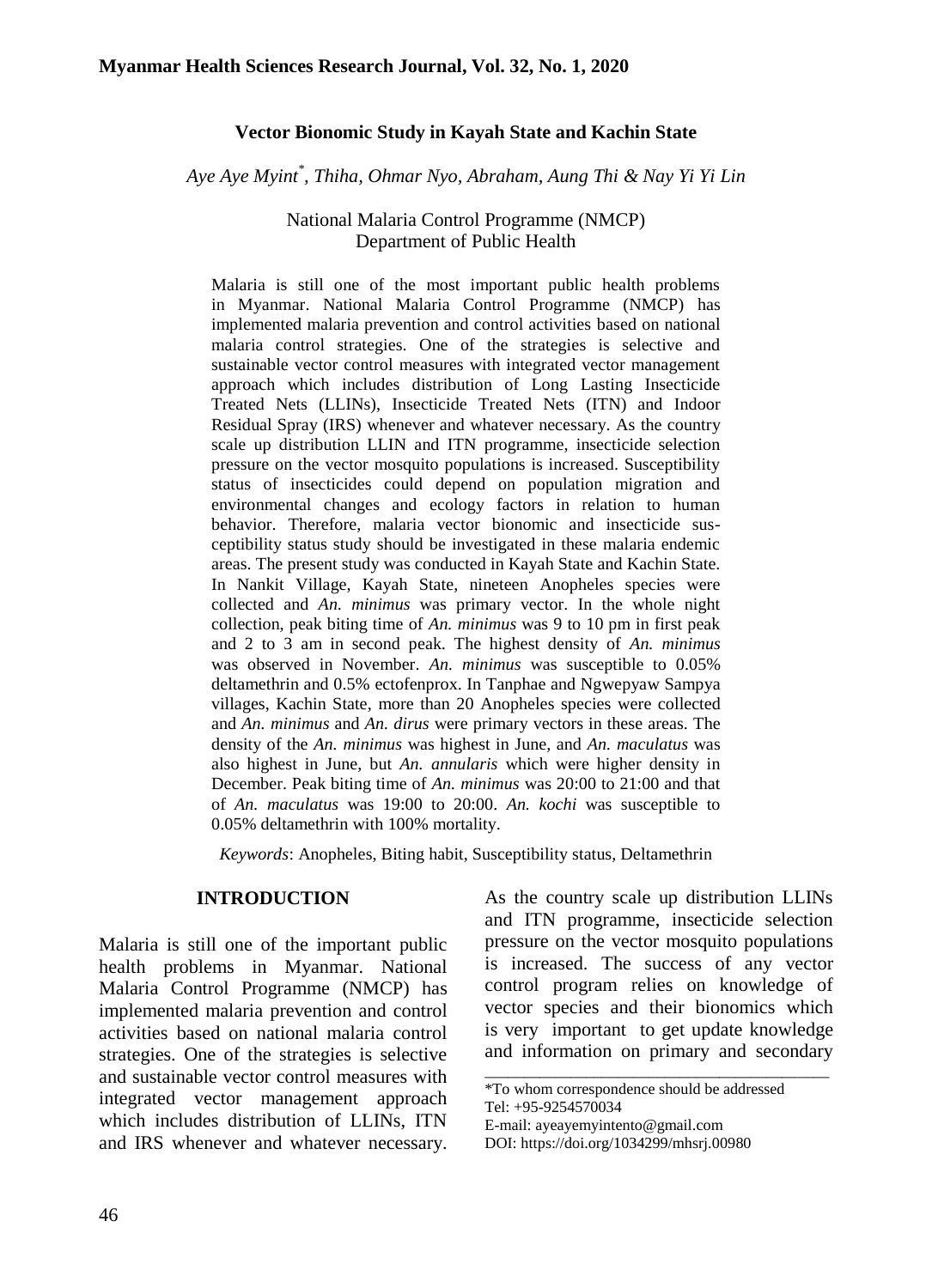vectors, distribution is related to environmental changes. Monitoring level of resistance is an essential tool in enabling to make a decision. Resistance to insecticides is concerned due to population migration and changes of environment and ecology factors in relation to human behavior.<sup>1, 2</sup> Thus, the vector bionomic and insecticide resistance susceptibility status survey should be investigated in this region.

# **MATERIALS AND METHODS**

#### *Localities and survey period*

Vector bionomic survey was conducted in Nankit village, Phasaung Township, Kayah State during October, November and December, 2016. Nankit village is situated in latitude 18.89613ºN and longitude 97.30016ºE. Vector bionomic survey was also conducted in Tanphae and Ngwepyawe Sampya villages, Myitkyina Township, Kachin State during the period of March, June, September and December 2017. Tanphae village is situated in 25.71536ºN, 97.49098ºE, 633 feet above sea level and 27 miles far from Myitkyina and side of the Myitkyina-Putao highway road. Ngwepyawe Sampya village is about 14 miles far from Myitkyina, at the latitude 25.56707ºN and longitude 97.35565ºE with above sea level of 564 feet.

# *Entomological parameters*

Entomological survey include: human land-Entomological survey include: human land-<br>ing indoor and outdoor collection, animal bait net trap collection, light trap collection, morning resting indoor and outdoor hand collection, spray sheet collection, larval collection, susceptibility test, bio-assay test and sporozoite detection with ELISA test.<sup>3</sup>

#### **RESULTS**

## *Vector bionomic study (Nankit village, Phasaung Township, Kayah State)*

The village is located at the forested and foothill area with slow running streams that is favorable for *An. minimus* breed. The primary vectors such as *An. dirus, An. minimus*, and the secondary vectors and other 17 anopheles species were collected. The primary vector, *An. minimus* was collected by human landing indoor and outdoor collection and animal bait net trap collection (Table 1).

Table 1. Total number of Anopheles caught from Nankit village, Phasaung Township

|                      | No. of mosquitoes caught<br>(specieswise) |      |                     |   |           |                 |
|----------------------|-------------------------------------------|------|---------------------|---|-----------|-----------------|
| Anopheles<br>speices | Human<br>bait                             |      | CDC light<br>trap   |   | Cattle    | Total           |
|                      | In-                                       | Out- | In-                 |   | Out- bait | mosqui-<br>toes |
|                      |                                           |      | door door door door |   |           |                 |
| An. minimus          | 149                                       | 203  | $\Omega$            | 0 | 193       | 545             |
| An. annularis        | 3                                         | ი    | 0                   | 0 | 452       | 455             |
| An. maculatus        | 0                                         | 5    | 0                   | 0 | 483       | 488             |
| An. philippinensis   | O                                         | 6    | 0                   | 0 | 521       | 527             |
| Total                | 152                                       | 214  | n                   | 0 | 1649      | 2015            |

The feeding habit was both indoor and outdoor. Host preference was feeding on man (anthropophilic) and animal (zoophilic). The *An. minimus* biting density of human landing indoor collection is 0.915 per manhour and outdoor is  $0.86$  per man-hour (Fig. 1).



Fig. 1. Human landing outdoor and indoor density in Nankit village, Phasaung Township

In the whole night collection, peak biting time of *An. minimus* was about 21:00 to 22:00 in first peak and 2:00-3:00 in second peak of the night. By animal bait net trap collection, *An. minimus* and other anopheline species (19) were collected (Table 2). *An. minimus* were also collected in light trap collection. In monitoring the insecticide resistance, *An. minimus* was susceptible to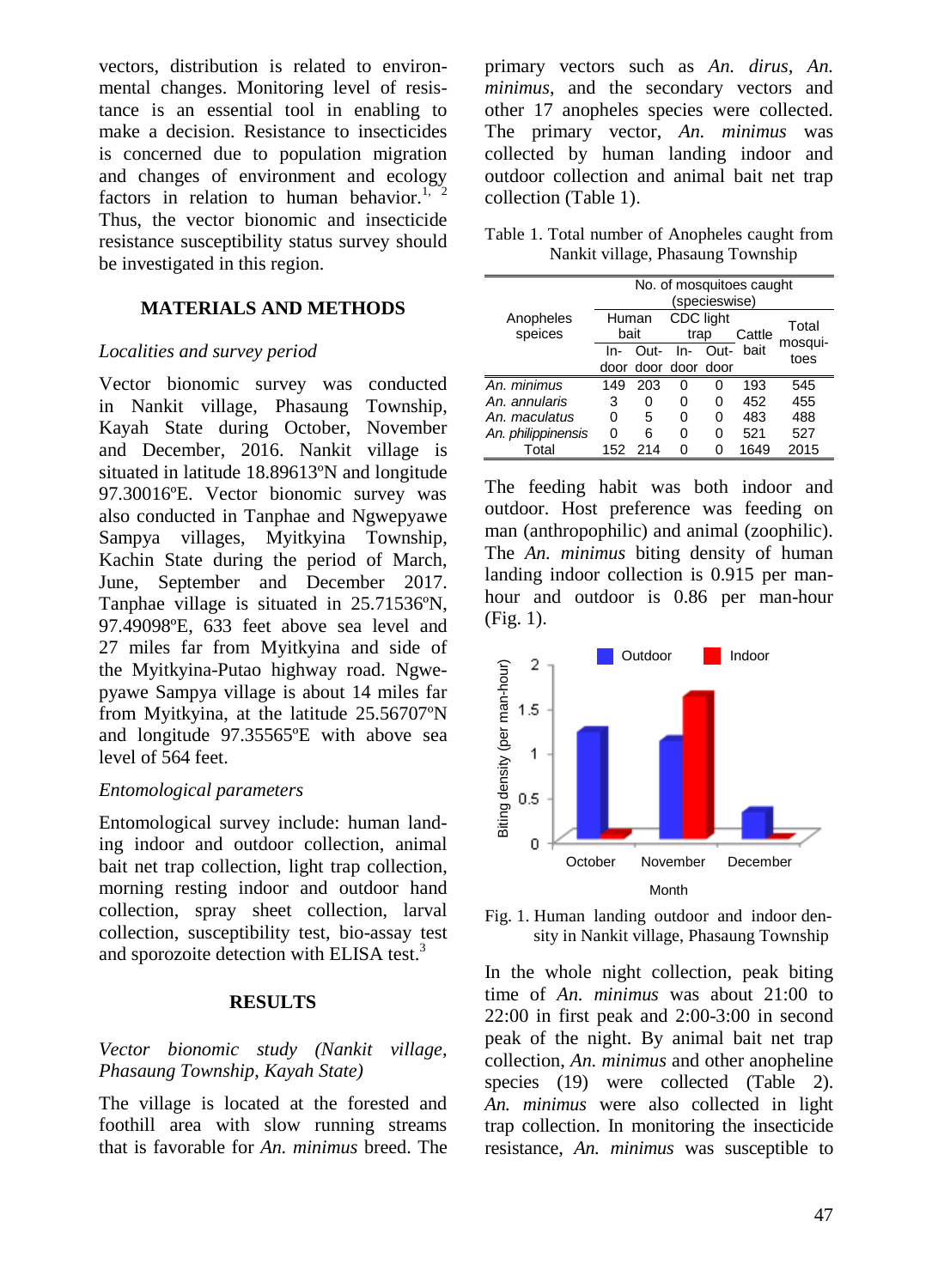| Anopheles          | 2016    |     |                   |  |  |  |
|--------------------|---------|-----|-------------------|--|--|--|
| Species            | October |     | November December |  |  |  |
| An. minimus        | 16      | 60  | 117               |  |  |  |
| An. annularis      | 114     | 273 | 65                |  |  |  |
| An. philippinensis | 219     | 237 | 65                |  |  |  |
| An. maculatus      | 324     | 120 | 39                |  |  |  |
| An. aconitus       | 0       | 23  | 0                 |  |  |  |
| An. tessellatus    | 7       | 12  | 2                 |  |  |  |
| An. vagus          | 28      | 36  | 9                 |  |  |  |
| An. jamesi         | 19      | 3   | 13                |  |  |  |
| An. peditaeniatus  | 545     | 0   | 0                 |  |  |  |
| An. hyrcanus       | 0       | 471 | 13                |  |  |  |
| An. barbirostris   | 11      | 33  | 9                 |  |  |  |
| An. stephensi      | 1       | 0   | ი                 |  |  |  |
| An. splendidus     | 1       | 0   | 0                 |  |  |  |
| An. varuna         | 9       | 0   | 0                 |  |  |  |
| An. willmori       | 4       | 3   | 0                 |  |  |  |
| An. kochi          | Ω       | 9   | 7                 |  |  |  |
| An. canditaeniatus | 1       | 0   | O                 |  |  |  |
| An. pallidus       | O       | 27  |                   |  |  |  |
| An. kawari         | O       | 3   |                   |  |  |  |

Table 2. Animal bait net trap collection, Nankit village, Kayah State, 2016

0.05% deltamethrin and 0.5% ectofenprox and *An. philippinensis* to 0.05% deltamethrin, 0.05% lambdacyhalothrin and 0.5% ectofenprox. *An. peditaeniatus* was resistant to 0.05% deltamethrin and 0.5% ectofenprox. *An. maculatus* was susceptible to 0.75% permethrin and *An. annularis* was susceptible to 4% malathion, respectively. Bio-assay test was conducted with Yorkool<sup>R</sup> impregnated bed net (date of production 2015) and 92% mortality of *An. minimus* and 96% mortality of *An. philippinensis* were observed. Human bait 18.16% and animal bait 81.8% were found. It might have been zooprophylaxis effect in the village. There was reduction in number of cows and buffaloes in the village that can deviate the feeding of mosquitoes from animal to man.

# *In Tanphae village, Myitkyina Township, Kachin State*

This village comprised a total of 67 houses with 168 population and the villagers earned their living by agricultures and forest-related works. In 2016, out of 807 blood smears taken by Rapid Diagnosis Test (RDT), 7 falciparum and 9 non-falciparum malaria were detected. The distribution of LLINs and Indoor residual spray has been conducted by NMCP since May 2016 for vector control.

|  |                          | Table 3. Total number of Anopheles caught |  |
|--|--------------------------|-------------------------------------------|--|
|  |                          | from Tanphae village, Myitkyina Town-     |  |
|  | ship, Kachin State, 2017 |                                           |  |

|                    | No of mosquitoes caught |                |           |                |        |                 |  |
|--------------------|-------------------------|----------------|-----------|----------------|--------|-----------------|--|
|                    | (specieswise)           |                |           |                |        |                 |  |
| Anopheles          | Human                   |                | CDC light |                |        | Total           |  |
| species            | bait                    |                |           | trap           | Cattle | mosqui-<br>toes |  |
|                    | In-                     | Out-           | In-       | Out-           | bait   |                 |  |
|                    | door                    | door door      |           | door           |        |                 |  |
| An. minimus        | 0                       | 33             | 4         | 2              | 100    | 139             |  |
| An. maculatus      | 1                       | 47             | 14        | 4              | 93     | 159             |  |
| An. aconitus       | 0                       | 18             | 0         | 0              | 64     | 82              |  |
| An. annularis      | 1                       | 62             | 0         | 3              | 55     | 121             |  |
| An. candidiensis   | 0                       | 18             | 10        | $\overline{2}$ | 2      | 32              |  |
| An. philippinensis | $\overline{2}$          | 36             | 1         | 0              | 68     | 107             |  |
| An. hyrcanus       | 33                      | 0              | 1         | 6              | 119    | 159             |  |
| An. jamesi         | 0                       | 4              | 1         | 0              | 5      | 10              |  |
| An. tessellatus    | 0                       | 2              | 0         | 0              | 2      | 4               |  |
| An. vagus          | 1                       | 21             | 0         | 0              | 8      | 30              |  |
| An. barbirostric   | 0                       | 2              | 0         | 4              | 54     | 60              |  |
| An. kochi          | 0                       | 6              | 1         | 0              | 90     | 97              |  |
| An. varuna         | $\overline{2}$          | 0              | 0         | 0              | 100    | 102             |  |
| An. willmori       | 0                       | 1              | 0         | 0              | 4      | 5               |  |
| An. peditaeniatus  | 0                       | 2              | 0         | 0              | 0      | 2               |  |
| An. splendidus     | 0                       | 33             | 6         | 4              | 58     | 101             |  |
| An. subpictus      | 0                       | 8              | 0         | 0              | 2      | 10              |  |
| An. tessellatus    | ი                       | $\overline{2}$ | 0         | 0              | 0      | 2               |  |
| An. nigerrimus     | 0                       | 1              | 0         | 0              | 0      | 1               |  |
| An. nitidus        | 0                       | 1              | 0         | 0              | 0      | 1               |  |
| An. karwari        | 0                       | 1              | 0         | 0              | 0      | 1               |  |
| An. pseudojames.   | 0                       | 1              | 0         | 0              | 4      | 5               |  |
| An. sinensis       | 0                       | 1              | 0         | 0              | 0      | 1               |  |
| An. jeyporiensis   | 0                       | 1              | 0         | 0              | 32     | 33              |  |
| An. agropus        | 0                       | 0              | 0         | 0              | 4      | 4               |  |
| Total              | 40                      | 301            | 38        | 25             | 864    | 1268            |  |

A total of 25 Anopheles species were caught from Tanphae village (Table 3). Biting habit of the Anopheles vector was assessed by human bait and cattle bait. Zoophilics nature of both vector species was observed with 72% of *An. minimus vs* 58% of *An. maculatus*. Peak biting time of *An. minimus* was 20:00 to 21:00 and *An. maculatus* was 19:00-20:00. The behavior and biting pattern of the vectors seemed to be related to the night-time activities of the villagers. Annual man biting rates were higher in *An. minimus*, *An. maculatus* and *An. annularis*, ie, 174.84, 264.26 and 199.66, respectively. Annual man biting rate was highest in *An. maculatus* followed by *An. annularis* and *An. minimus* (Table 4). Animal bait net trap collection: The anopheline species were tested for insecticide resistance with insecticide impregnated paper and bioassay test for LLIN sefficacy. For bioassay test,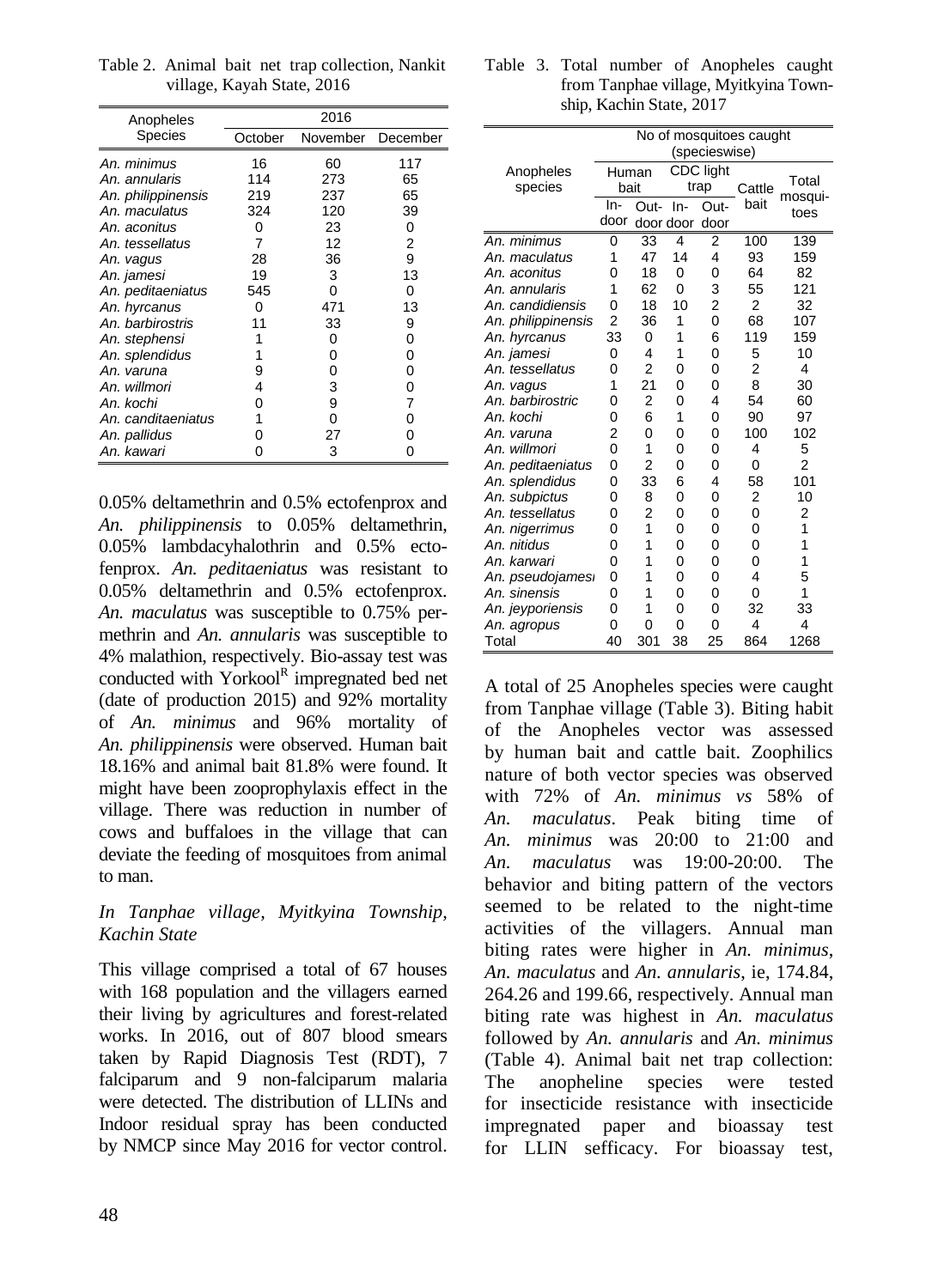LLIN (permanet for one and half year, no wash) showed effective 100% mortality with *An. minimus* and LLIN (permanet for one and half year, no wash) and LLIN (Yorkool for two years with no wash) were effective 80% and 89% mortality with *An. maculatus*, LLIN (Yorkool for two years with no wash) was effective 80% with *An. kochi*. Monitoring of insecticide resistance with insecticide impregnated paper was carried out and *An. kochi* was susceptible to 0.05% deltamethrin with 100% mortality.

Table 4. Seasonal man biting rate (MBR) of different Anopheles species in Tanphae village, Myitkyina Township, Kachin State, 2017

| Anopheles          | March June |       | Sep-  | De-  | <b>MBR</b>             |
|--------------------|------------|-------|-------|------|------------------------|
| species            |            |       |       |      | tember cember (annual) |
| An. minimus        | 0.17       | 0.244 | 0     | 0.07 | 174.84                 |
| An. dirus          | 0          | 0     | 0.03  | 0    | 10.95                  |
| An. maculatus      | 0.09       | 0.344 | 0.075 | 0.22 | 264.26                 |
| An, annularis      | 0.01       | 0.077 | 0.15  | 0.31 | 199.66                 |
| An. culicifacies   | 0          | 0.119 | 0     | 0    | 43.44                  |
| An. aconitus       | 0.04       | 0     | 0     | 0.1  | 51.71                  |
| An. varuna         | 0.01       | 0.006 | 0     | 0.02 | 14.56                  |
| An. hyrcanus       | 0.01       | 0.105 | 0.11  | 0.18 | 149.24                 |
| An. pseudojamesi   | 0.01       | 0     | 0     | 0    | 5.07                   |
| An. willmori       | 0.01       | 0.018 | 0     | 0    | 11.64                  |
| An. splendidus     | 0.18       | 0.225 | 0.01  | 0.05 | 169.73                 |
| An. kochi          | 0.01       | 0.077 | 0.03  | 0.03 | 55.07                  |
| An. jamesi         | 0          | 0.131 | 0     | 0.06 | 69.72                  |
| An. candidiensis   | 0          | 0.131 | 0.065 | 0.06 | 93.44                  |
| An. tessellatus    | 0          | 0.006 | 0     | 0    | 2.19                   |
| An. barbirostris   | 0          | 0.042 | 0.01  | 0.02 | 26.28                  |
| An. peditaeniatus  | 0.01       | 0     | 0.01  | 0    | 8.72                   |
| An. vagus          | 0          | 0     | 0.096 | 0    | 35.04                  |
| An. philippinensis | 0          | 0     | 0.126 | 0.13 | 93.44                  |
| An. subpidtus      | 0          | 0     | 0.1   | 0    | 36.50                  |
| An. tessellatus    | 0          | 0     | 0.02  | 0    | 7.30                   |
| An. nigerrimus     | 0          | 0     | 0.01  | 0    | 3.65                   |
| An. indiensis      | 0          | 0     | 0.01  | 0    | 3.65                   |
| An. karwari        | 0          | 0     | 0.01  | 0    | 3.65                   |
| An. sinensis       | 0          | 0     | 0     | 0.02 | 7.30                   |
| An. jeyporiensis   | 0          | 0     | 0     | 0.02 | 7.30                   |

Annual man biting rate was highest in *An. maculatus* followed by *An. minimus*.

## *Ngwepyawe Sampya village*

As of 2017, the total population was 1799 and the occupation of the people were forest related workers, selling and buying of goods and commodities. In 2016, 69 malaria blood smears were taken and 2 *Pf* positives were found. Indoor residual spray with Fondana (alphacypermethrin) has been conducted by

NMCP since 2014. By human landing outdoor collection at about 22:00-23:00, more density was collected at the later part of the night than the early part of the night at about 19:00-21:00. It is closely related to the night movement and sleeping pattern of the local people, because the locality is also urbanized and with electricity at night. By human landing outdoor collection *An. minimus* was 0.05 m/hr, *An. maculatus* was 0.03 m/hr, *An. aconitus* was 0.04 m/hr, *An. splendidus* was 0.1 m/hr, *An. peditaentiatus* was 0.01 m/hr and *An. kochi* was 0.01 m/hr. By animal bait net trap collection, *An. minimus* and 9 *Anopheline* species were collected. *An. minimus, An. maculatus* and *An. splendidus* were collected in light trap indoor collection and *An. hyrcanus* and *Culex* species were collected in light trap outdoor collection. *An. minimus* larvae (0.73 per dips) were collected in small pools. *An. hyrcanus* of anopheles specie, was tested for insecticide resistant and found that it was highly resistant to 0.05% deltamethrin with mortality of 15%.

Human bait of 31.86% and animal bait of 68.13% were found. It might have been zooprophylaxis effect in the village. There was reduction in number of cows and buffaloes in the village, that could deviate the feeding of mosquitoes from animal to man.

*ELISA for circumsporozoite protein for vector Anophelines from Kayah State and Kachin State*

The ELISA test for circumsporozoite protein was conducted. From Phasaung Township, Kayah State and Myitkyina Township, Kachin State, *An. minimus*, *An. maculatus*, *An. annularia*, *An. aconitus*, *An. philippinensis*, *An. tessellatus* and *An. hyrcanus* of the vector anopheline species were tested with ELISA. Out of 850 mosquitoes samples collected from field, five were found positive in Kachin State. The *Pf* positives of *An. minimus* and *An. philippinensis* were found in Ngwepyaw Sanpya village.